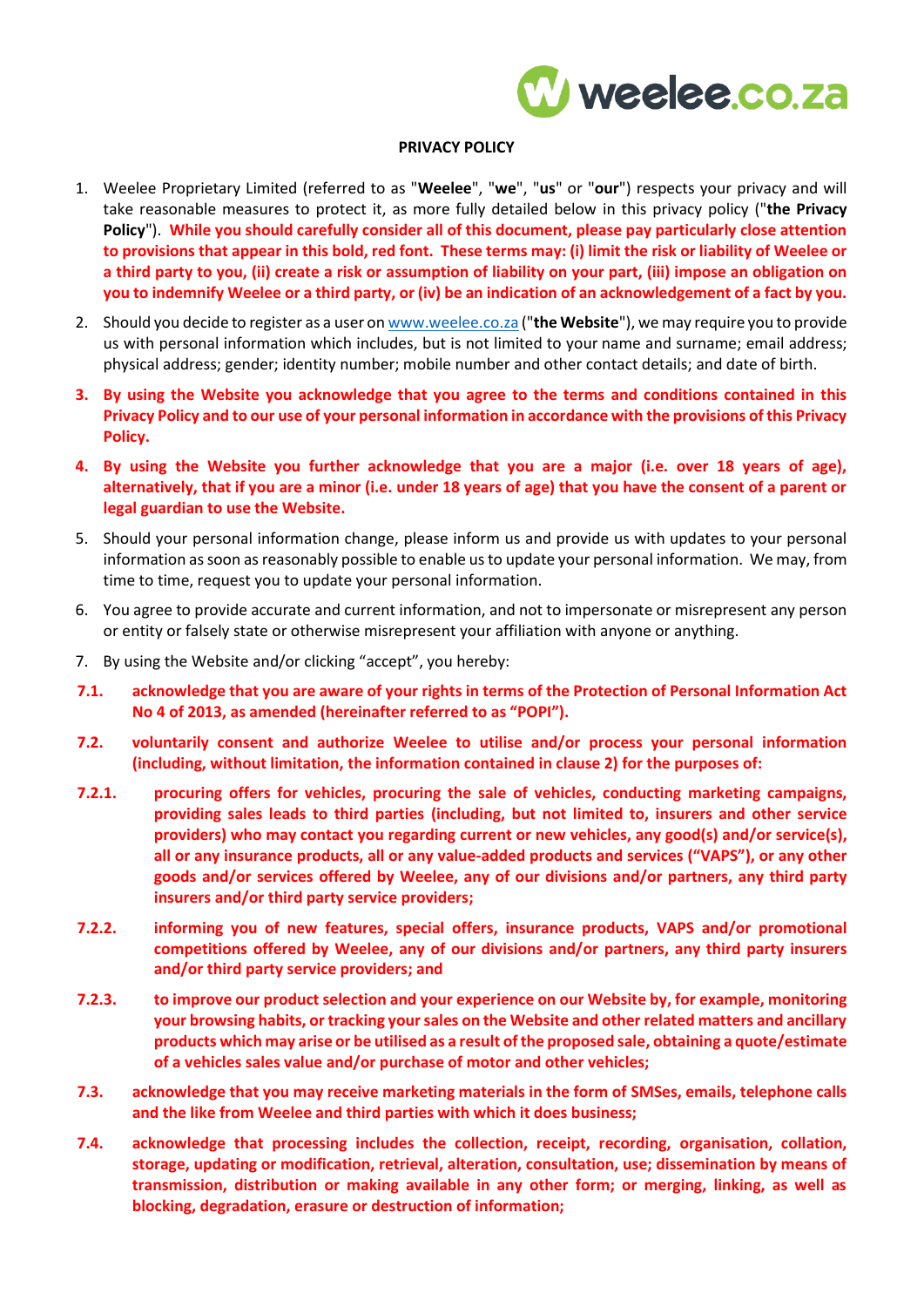- **7.5. acknowledge and understand that if you do not input all of your information you may not be able to fully utilise the Weelee Website and/or its services, which may also lead to Weelee and/or its affiliates and/or partners not being able to fully process the transaction and/or service;**
- **7.6. acknowledge and understand that you can request that your personal information be destroyed and/or deleted and Weelee will within a reasonable time comply with your request, unless law prohibits it;**
- **7.7. acknowledge and understand that if you do not accept the aforementioned terms and conditions that you will not be able to proceed.**
- 8. If you do not accept and consent to the provisions of this Privacy Policy, we may continue to process of personal information in accordance with the provisions of POPI and we will not disclose your personal information to any third party, other than as set out below and elsewhere in this document:
- 8.1. to our employees and/or third party service providers who assist us to interact with you via our Website, email or any other method of communication, for the ordering of goods or when delivering goods to you, and thus need to know your personal information in order to assist us to communicate with you properly and efficiently;
- 8.2. to our divisions and/or partners (including their employees and/or third party service providers) in order for them to interact directly with you via email or any other method of communication for purposes of sending you marketing material regarding any current or new goods or services, new features, special offers or promotional items offered by them (unless you have opted out from receiving marketing material from us);
- 8.3. to law enforcement, government officials, fraud detection agencies or other third parties when we believe in good faith that the disclosure of personal information is necessary to prevent physical harm or financial loss, to report suspected illegal activity, or to investigate violations of this policy and/or our Terms and Conditions; and/or
- 8.4. to our service providers (under contract with us) who help with parts of our business operations (fraud prevention, marketing, technology services, etc).
- 9. We are entitled to use or disclose your personal information if such use or disclosure is required in order to comply with any applicable law, subpoena, order of court or legal process served on us, or to protect and defend our rights or property.
- 10. We will -
- 10.1. treat your personal information as strictly confidential, save where we are entitled to share it as set out in this Privacy Policy or in terms of the relevant provisions of POPI;
- 10.2. take appropriate technical and organisational measures to ensure that your personal information is kept secure and is protected against unauthorised or unlawful processing, accidental loss, destruction or damage, alteration, disclosure or access;
- 10.3. provide you with access to your personal information to view and/or update personal details;
- 10.4. promptly notify you if we become aware of any unauthorised use, disclosure or processing of your personal information;
- 10.5. provide you with reasonable evidence of our compliance with our obligations under this Privacy Policy on reasonable notice and request; and
- 10.6. upon your request, promptly return or destroy any and all of your personal information in our possession or control, save for that which we are legally obliged to retain.
- 11. We will not retain your personal information longer than the period for which it was originally needed, unless we are required by law to do so, or you consent to us retaining such information for a longer period.
- **12. Whilst we will do all things reasonably necessary to protect your rights of privacy, we cannot guarantee or accept any liability whatsoever for unauthorised or unlawful disclosures of your personal information, whilst in our possession, made by third parties who are not subject to our control.**